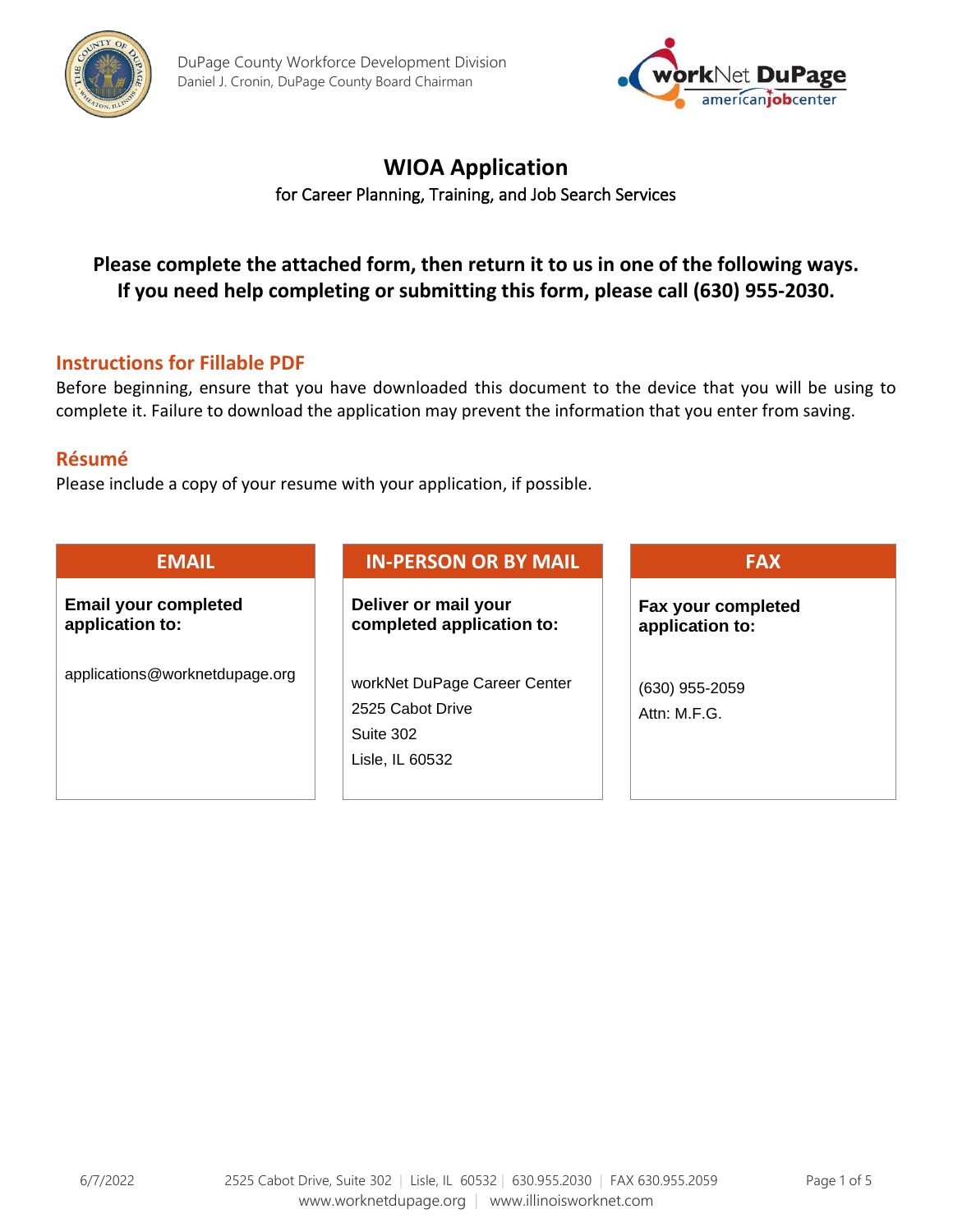



# **WIOA Application**

## for Career Planning, Training, and Job Search Services

| Date:                                             |                         |             |                                        |  |                        |  |        |                                  |        |       |             |                |                      |    |            |
|---------------------------------------------------|-------------------------|-------------|----------------------------------------|--|------------------------|--|--------|----------------------------------|--------|-------|-------------|----------------|----------------------|----|------------|
|                                                   | YOUR INFORMATION        |             |                                        |  |                        |  |        |                                  |        |       |             |                |                      |    |            |
|                                                   |                         |             |                                        |  |                        |  |        |                                  | $\Box$ | 16-24 |             |                | $\Box$ 25-54         |    | $\Box$ 55+ |
|                                                   | <b>Full Name</b>        |             |                                        |  |                        |  |        |                                  | Age    |       |             |                |                      |    |            |
| <b>Address</b>                                    |                         |             |                                        |  |                        |  |        | City                             |        |       |             |                | Zip Code             |    |            |
|                                                   |                         |             |                                        |  |                        |  |        |                                  |        |       | 口           | Yes            | □                    | No |            |
| Email<br>Phone<br>May we text you at this number? |                         |             |                                        |  |                        |  |        |                                  |        |       |             |                |                      |    |            |
|                                                   |                         |             | <b>DEMOGRAPHIC INFORMATION</b>         |  |                        |  |        |                                  |        |       |             |                |                      |    |            |
|                                                   | Gender at               | □           | Male                                   |  | Hispanic or Latino:    |  | $\Box$ | Yes                              |        | Race: | $\Box$      |                | American Indian      |    |            |
|                                                   | birth:                  | $\Box$<br>п | Female<br>Prefer not to answer         |  |                        |  | o      | No                               |        |       | $\Box$<br>п | Black<br>Asian |                      |    |            |
|                                                   |                         |             |                                        |  |                        |  |        |                                  |        |       | □           | White          |                      |    |            |
|                                                   |                         |             |                                        |  |                        |  |        |                                  |        |       | 口           |                | Prefer not to answer |    |            |
|                                                   | Do you have             | 口           | Yes                                    |  | <b>Veteran Status:</b> |  | $\Box$ | Veteran                          |        |       |             |                |                      |    |            |
|                                                   | a disability?           | $\Box$      | <b>No</b>                              |  |                        |  |        | Qualified spouse of veteran<br>口 |        |       |             |                |                      |    |            |
| n.                                                |                         |             | Prefer not to answer                   |  |                        |  | □      | Transitioning service member     |        |       |             |                |                      |    |            |
|                                                   |                         |             |                                        |  |                        |  | Π      | Not a Veteran                    |        |       |             |                |                      |    |            |
|                                                   |                         |             | HOW DID YOU HEAR ABOUT WORKNET DUPAGE? |  |                        |  |        |                                  |        |       |             |                |                      |    |            |
| $\Box$                                            | Community Organization  |             |                                        |  |                        |  |        |                                  |        |       |             |                |                      |    |            |
| $\Box$                                            | Friend or Family Member |             |                                        |  |                        |  |        |                                  |        |       |             |                |                      |    |            |
| □                                                 | Online Search           |             |                                        |  |                        |  |        |                                  |        |       |             |                |                      |    |            |
| □                                                 | Social Media            |             |                                        |  |                        |  |        |                                  |        |       |             |                |                      |    |            |
| □                                                 | School                  |             |                                        |  |                        |  |        |                                  |        |       |             |                |                      |    |            |
| □                                                 | Other                   |             |                                        |  |                        |  |        |                                  |        |       |             |                |                      |    |            |
|                                                   |                         |             |                                        |  |                        |  |        |                                  |        |       |             |                |                      |    |            |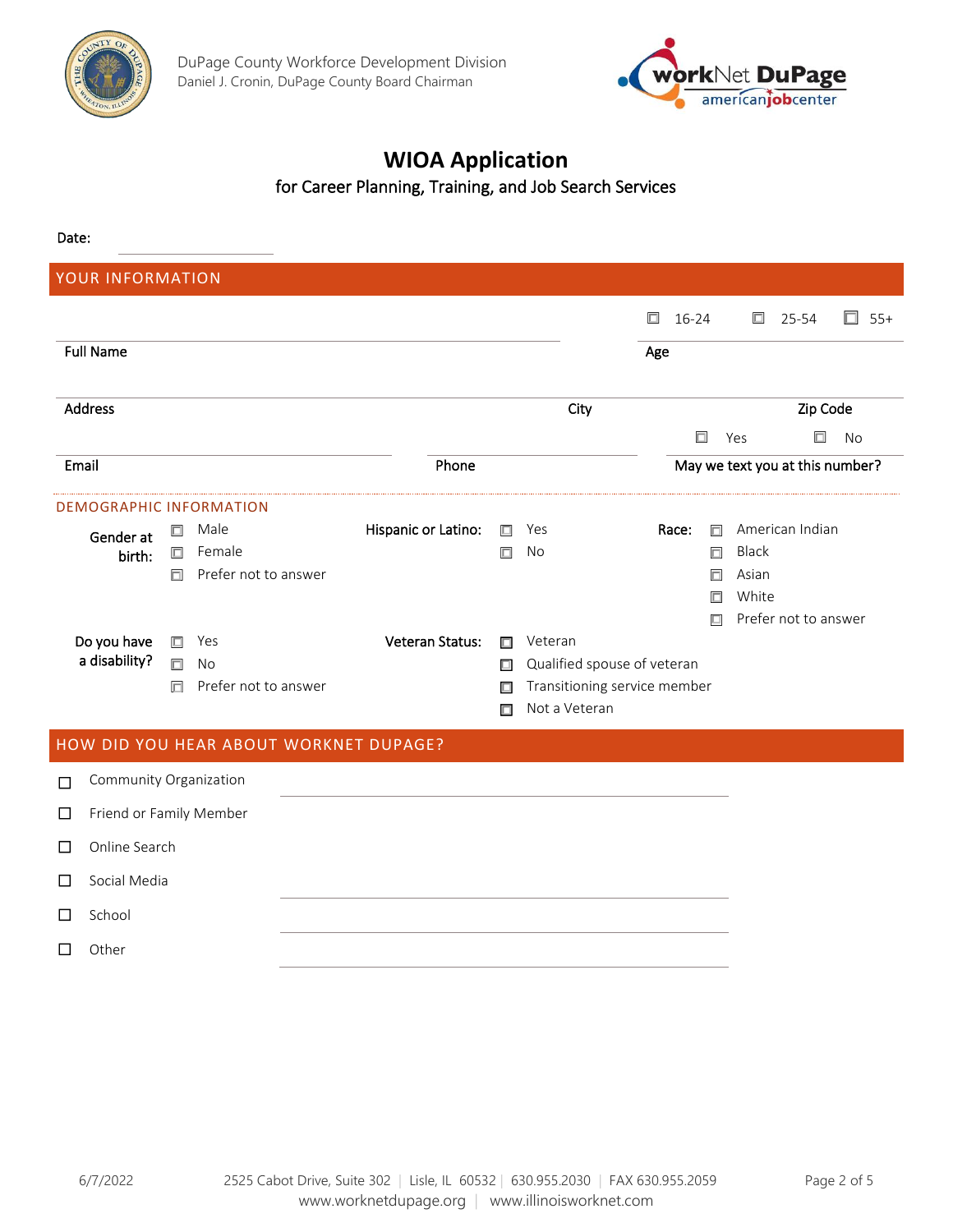



## OUR SERVICES

- 
- 
- 
- □ Interviewing Practice

# How can we help you? □ Funding for Training □ Career Exploration & Planning

- ☐ Job Search Workshops ☐ Job Leads & Help Landing a Job
- ☐ Resume Help ☐ Young Adult Internships (17-24)

## FINANCIAL ASSISTANCE INFORMATION

| Yes<br>□<br>No                                                                                                                                                          |                  |                                                                                                                                                                                                                  |
|-------------------------------------------------------------------------------------------------------------------------------------------------------------------------|------------------|------------------------------------------------------------------------------------------------------------------------------------------------------------------------------------------------------------------|
| Food Stamps (SNAP)<br>Social Security Disability Insurance (SSDI)<br>Supplemental Security Income (SSI)                                                                 |                  | Temporary Aid to Needy Families (TANF)<br>Refugee Assistance                                                                                                                                                     |
|                                                                                                                                                                         |                  |                                                                                                                                                                                                                  |
| Check all that apply to you:<br>English is not primary language<br>Homeless<br>No GED or high school diploma<br>Other challenges to gaining and keeping employment:     | П<br>П<br>П      | Misdemeanor or felony<br>Pregnant/Parenting (Only check if you are ages 17-24)<br>Lacking skills and education                                                                                                   |
|                                                                                                                                                                         |                  |                                                                                                                                                                                                                  |
| Highest level of education achieved:<br>No high school diploma/GED<br>High school diploma/GED<br>Some college<br>Associates<br><b>Bachelors</b><br>Masters<br>Doctorate |                  | (Graduation year)<br>(Number of years)<br>(Graduation year)<br>(Graduation year)<br>(Graduation year)<br>(Graduation year)                                                                                       |
|                                                                                                                                                                         | <b>EDUCATION</b> | Are you currently receiving, or have you received, Unemployment Insurance?<br>All forms of financial assistance received by your household in the last 6 months:<br>CHALLENGES TO GAINING AND KEEPING EMPLOYMENT |

#### If you are currently enrolled in school or registered for classes, please indicate where: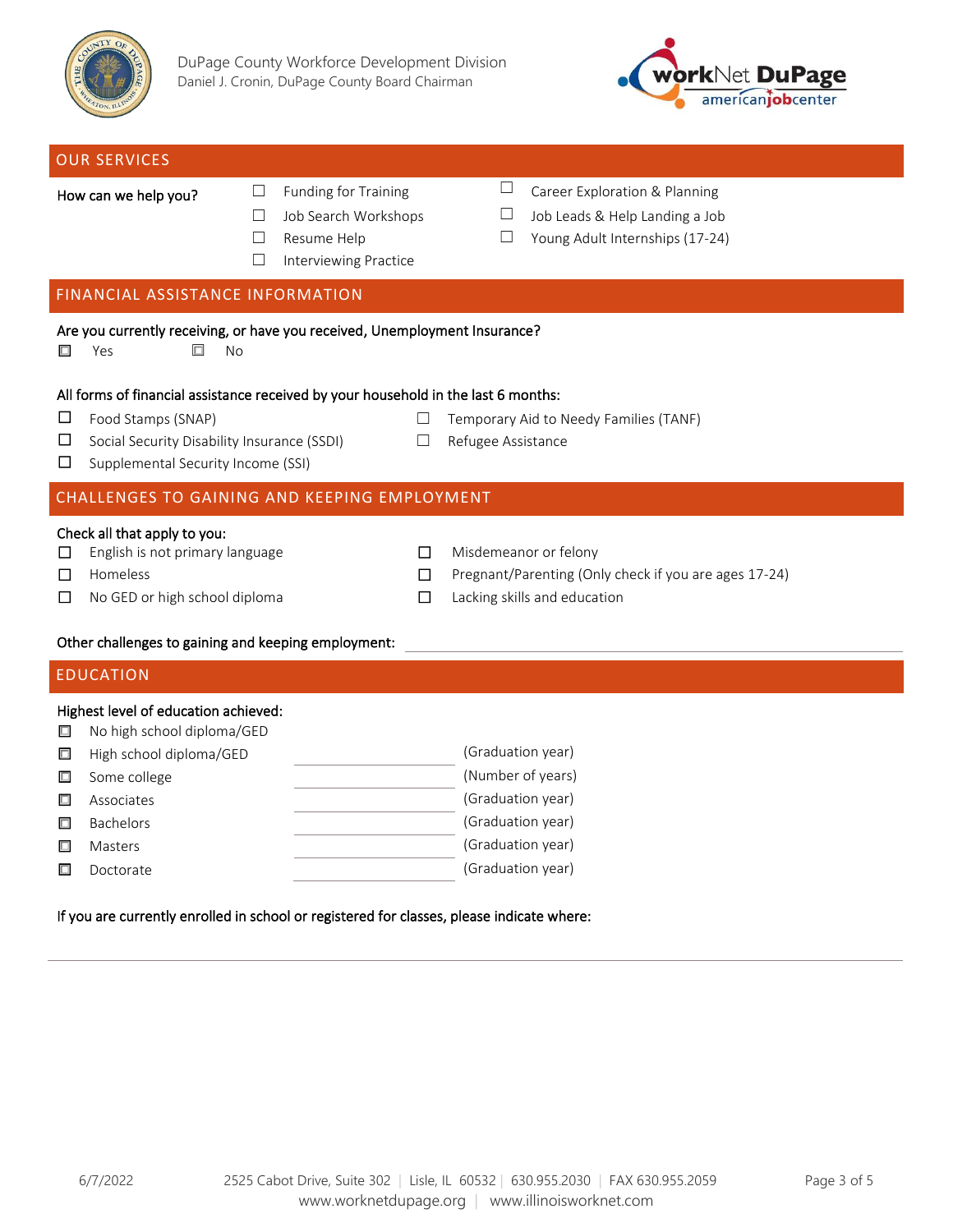



## WORK HISTORY

#### MOST RECENT EMPLOYER

| Employer:                        |              |         |                                                                       | Your job title:                      |                     |              |                    |  |  |
|----------------------------------|--------------|---------|-----------------------------------------------------------------------|--------------------------------------|---------------------|--------------|--------------------|--|--|
| Hours/week:                      |              | Salary: | Reason for leaving:<br>$\Box$<br>Less than \$29,999 (\$15/hr or less) |                                      |                     |              | П<br>Fired         |  |  |
| <b>Start Date:</b>               |              |         | $\Box$                                                                | \$30,000-\$49,999 (\$16-\$25/hr)     |                     | $\Box$       | Laid Off           |  |  |
| <b>End Date:</b>                 |              |         |                                                                       | \$50,000-\$74,999 (\$26-\$38/hr)     |                     |              |                    |  |  |
|                                  | (Month/Year) |         |                                                                       | \$75,000 and up (\$39/hr and up)     |                     |              | Still working here |  |  |
| <b>EMPLOYER 2</b>                |              |         |                                                                       |                                      |                     |              |                    |  |  |
| Employer:                        |              |         |                                                                       | Your job title:                      |                     |              |                    |  |  |
| Hours/week:                      |              | Salary: | $\Box$                                                                | Less than \$29,999 (\$15/hr or less) | Reason for leaving: | П            | Fired              |  |  |
| <b>Start Date:</b>               |              |         |                                                                       | \$30,000-\$49,999 (\$16-\$25/hr)     |                     | П            | Laid Off           |  |  |
| <b>End Date:</b>                 |              |         |                                                                       | \$50,000-\$74,999 (\$26-\$38/hr)     |                     | H            | Quit               |  |  |
|                                  | (Month/Year) |         |                                                                       | \$75,000 and up (\$39/hr and up)     |                     | $\mathsf{L}$ | Still working here |  |  |
| <b>EMPLOYER 3</b>                |              |         |                                                                       |                                      |                     |              |                    |  |  |
| Employer:                        |              |         |                                                                       | Your job title:                      |                     |              |                    |  |  |
| Salary:<br>Hours/week:           |              | $\Box$  | Less than \$29,999 (\$15/hr or less)                                  | Reason for leaving:                  | П                   | Fired        |                    |  |  |
| <b>Start Date:</b>               |              |         | U                                                                     | \$30,000-\$49,999 (\$16-\$25/hr)     |                     | H            | Laid Off           |  |  |
| $\mathsf{L}$<br><b>End Date:</b> |              |         | \$50,000-\$74,999 (\$26-\$38/hr)                                      |                                      |                     | Quit         |                    |  |  |
|                                  | (Month/Year) |         | $\Box$                                                                | \$75,000 and up (\$39/hr and up)     |                     |              | Still working here |  |  |
| <b>EMPLOYER 4</b>                |              |         |                                                                       |                                      |                     |              |                    |  |  |
| Employer:                        |              |         |                                                                       | Your job title:                      |                     |              |                    |  |  |
| Salary:<br>Hours/week:           |              |         |                                                                       | Less than \$29,999 (\$15/hr or less) | Reason for leaving: | П            | Fired              |  |  |
| <b>Start Date:</b>               |              |         |                                                                       | \$30,000-\$49,999 (\$16-\$25/hr)     | П                   | Laid Off     |                    |  |  |

 $\Box$  \$50,000-\$74,999 (\$26-\$38/hr)  $\Box$  Quit (Month/Year) □ \$75,000 and up (\$39/hr and up) □ Still working here